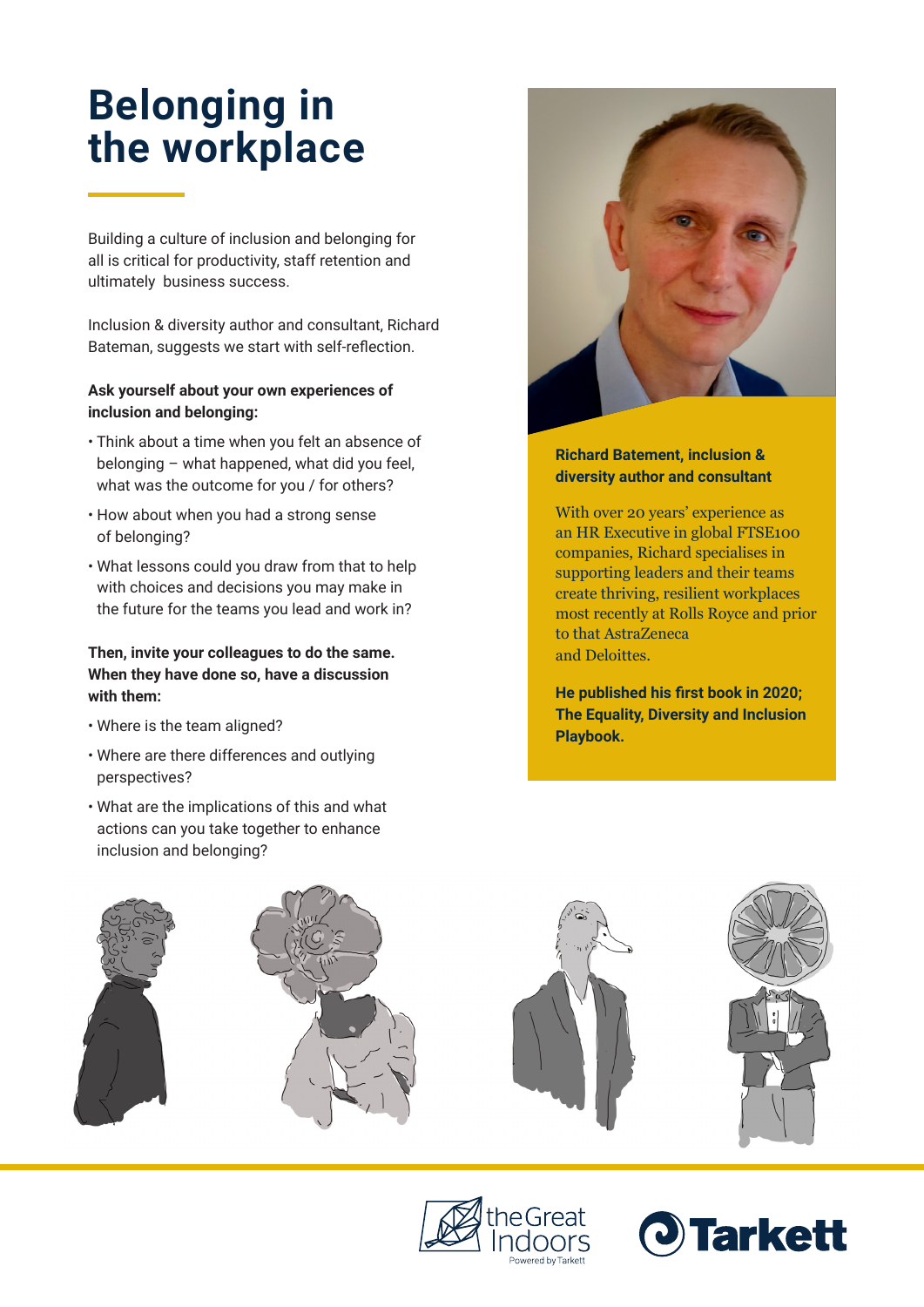# **Leveraging legible design**

Legible design - the clear and obvious purpose of a space - is central to workforce inclusion, well-being and engagement.

Research by Dr Mike O'Neill, author and founder of HumanSpace, shows that a feeling of control over the workspace reduces stress.

However, when people sense the space was not designed for them, they are trying to figure out the secret handshake. This becomes just another small unintended micro-aggression added to the stresses of daily life.

Technology and flexible work tools are key in giving users a sense of control - as is legible space design along with inclusion programs.



#### **Dr Mike O'Neill, author and founder of HumanSpace.**

Dr. Mike is an author and strategist who specialises in how to use workplace design to reduce stress and improve workforce performance. He founded HumanSpace to help businesses identify the workplace capabilities that are most important to employee wellbeing using AI including healthy buildings.

#### **Dr Mike is also a co-author of The Healthy Workplace Nudge.**